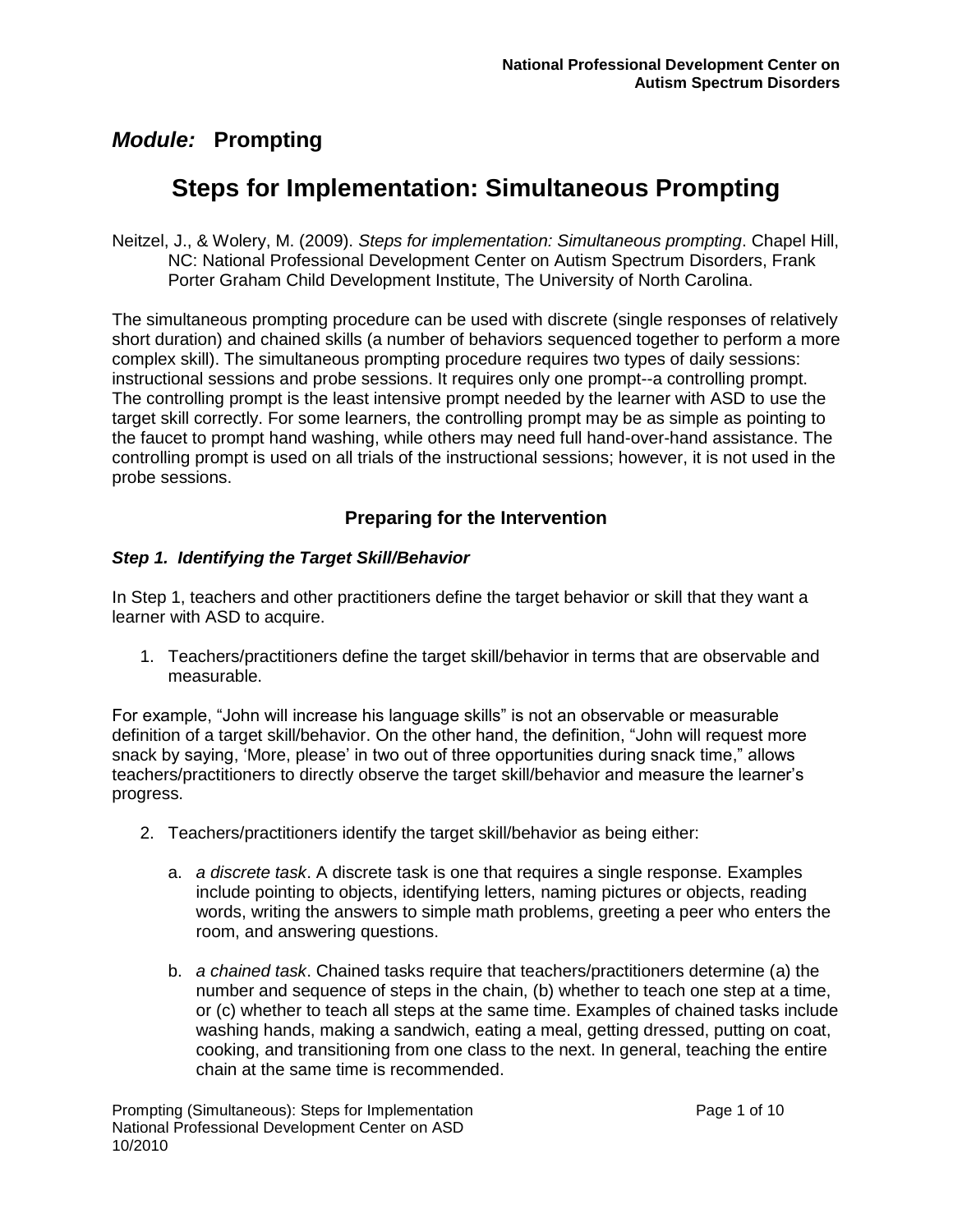#### *Step 2. Selecting the Target Stimulus and Cue*

In Step 2, teachers and other practitioners identify: (a) the target stimulus and (b) the cue or task direction. The target stimulus is the object, gesture, activity, or situation to which we want the learner with ASD to respond when instruction is finished. The cue or task direction is what informs the learner that some response is expected during instruction. A cue basically tells the learner that it is time to use the target skill. Identification of the target stimulus is a critical part of the planning and implementation process because it helps control the learner"s behavior. Furthermore, the cue signals the learner to use the target skills in situations in which the teacher/practitioner is not present or after the skill has been mastered.

#### *EXAMPLES*

- When teaching learners with ASD to play, the toy is the target stimulus.
- When teaching the learner with ASD to initiate social interactions, the presence of a peer is the target stimulus.
- When teaching the learner with ASD to read words, the presence of text is the target stimulus.

The cue or task direction also is important in the planning and teaching process because it signals the learner to use the target skill. Often, cues or task directions are verbal statements by the teacher. These statements do not tell the learner how to do the target skill, but they tell the learner that a certain behavior is expected. Target stimuli may be components of an activity, the teacher, peers, or other elements of the natural environment. Cues and task directions often are added to the environment. For example, in teaching a learner to speak to his peers, the target stimulus is the presence of the peer. A cue or task direction may not be used beyond a general reminder at the beginning of the session to "Talk with your friends when you play." When teaching a learner to read words, the words are the target stimulus, but the cue or task direction may be the teacher saying, "What"s this word?" Target stimuli should be clear and consistent, so that reinforcement is successfully linked with completing the target skill. Cues and task directions are used to speed up instruction and let learners know that they should do something.

- 1. Teachers/practitioners identify one of the following as the target stimulus:
	- a. *a naturally occurring event*. Examples: Having dirty hands after finger painting is the target stimulus for hand washing; needing to use the bathroom is the target stimulus for asking to use the restroom or moving to the bathroom and using it.
	- b. *completion of one event or activity*. Examples: Completing an instructional activity is the target stimulus for putting materials away, cleaning up the area, and moving to the area for the next activity; finishing one job is the target stimulus for doing the next job (e.g., finishing stocking a shelf in the store is the target stimulus for taking the boxes to the trash).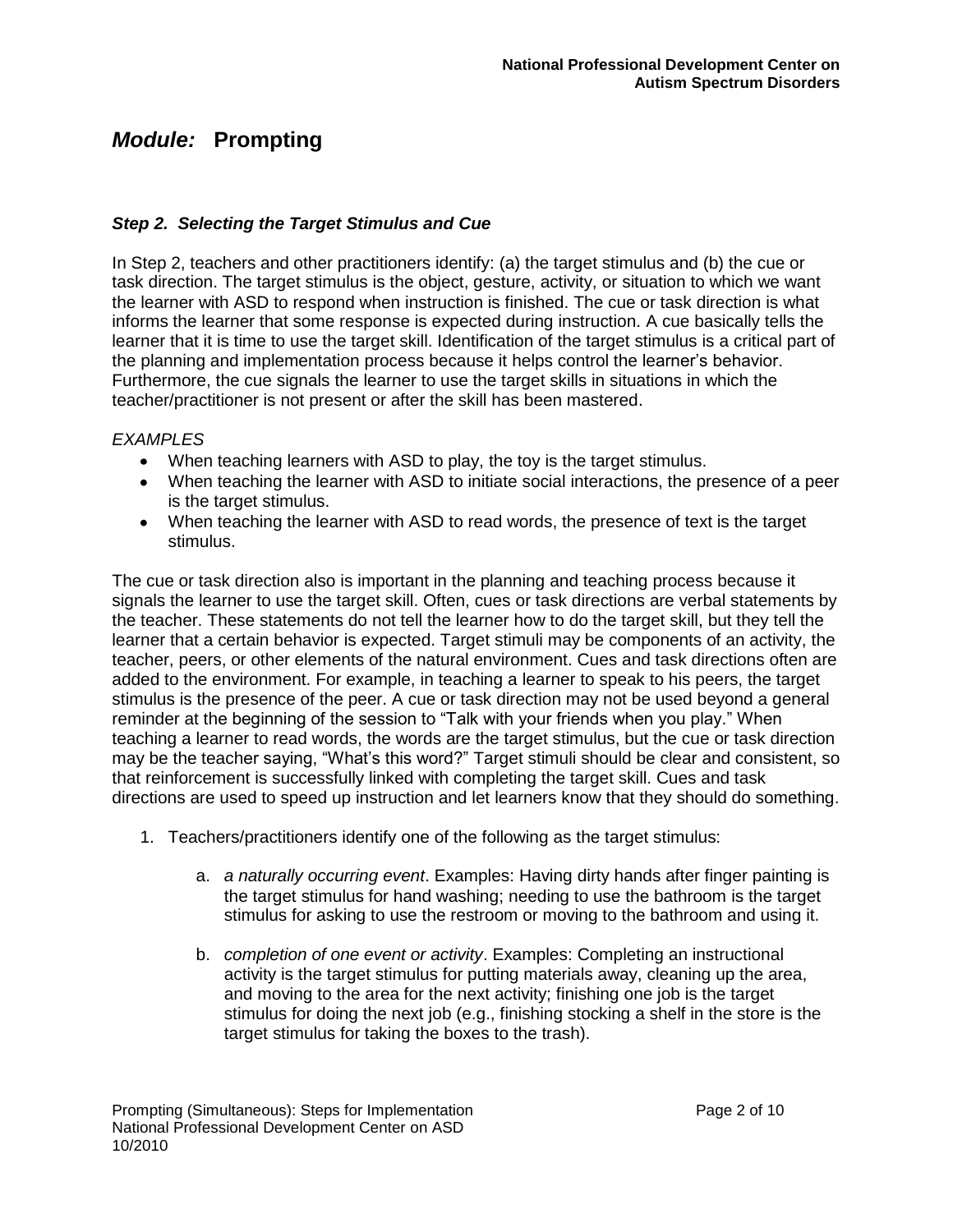- c. *an external signal*. Examples: A ringing bell may signal it is time to go to the next class; a work shift is completed in an employment situation; or the clothing is dry and should be taken from the dryer, sorted, folded, and put away.
- 2. Teachers/practitioners decide whether to use a cue or task direction during instruction.

In most cases, this decision is made based on the type of skill being taught. For many skills, a cue or task direction is not warranted. Examples include a peer initiating an interaction with the learner, someone speaking to the learner, the presence of toys, and so forth. In other cases, a task direction makes teaching must easier and faster. Examples include teaching learners with ASD to name objects or pictures, and read words.

- 3. Teachers/practitioners choose one or more of the following as the cue that will be used during instruction:
	- a. *material or environmental manipulation*. Examples include getting the materials set up and ready before the learner comes to the activity (e.g., setting up tasks for individual work time, setting the table before snack, placing play dough and toys on the table, giving a book to the learner for story time).
	- b. *task direction*. Examples include telling the learner to get his coat on to go home, giving a picture card to go wash hands, presenting a flashcard with a sight word on it and asking, "What is this?"
	- c. *naturally occurring event*. Examples include a ringing phone, fire alarm, school bus arriving after school, a peer greeting the learner, the glass being empty during snack time, dirty hands after finger painting, an interesting and novel event occurring (spilling milk during snack setting the occasion to say, "uh-oh"), or a peer offering the child a toy.

Target stimuli and cues/task directions should be clear, complete, specific, and aimed at learners" skill and interest levels. For example, a teacher would not use picture cards with a learner who is able to follow verbal instructions. Furthermore, a parent would not tell a child to put on his coat if he is learning how to do this independently. In this case, the coat on the chair would serve as the naturally occurring cue. It is essential that the cue be clear enough that learners with ASD know what they are supposed to be doing during the particular task or activity.

### *Step 3. Selecting a Controlling Prompt*

In Step 3, teachers/practitioners select a prompt that ensures that the learner with ASD performs the target skill correctly. This prompt is referred to as the controlling prompt.

1. Teachers/practitioners try out different prompts to see which ones are successful in getting the learner with ASD to do the task correctly.

The issue is not whether the prompt occasionally gets the learner to do the behavior. A controlling prompt elicits the correct behavior on a very consistent basis – nearly every time it is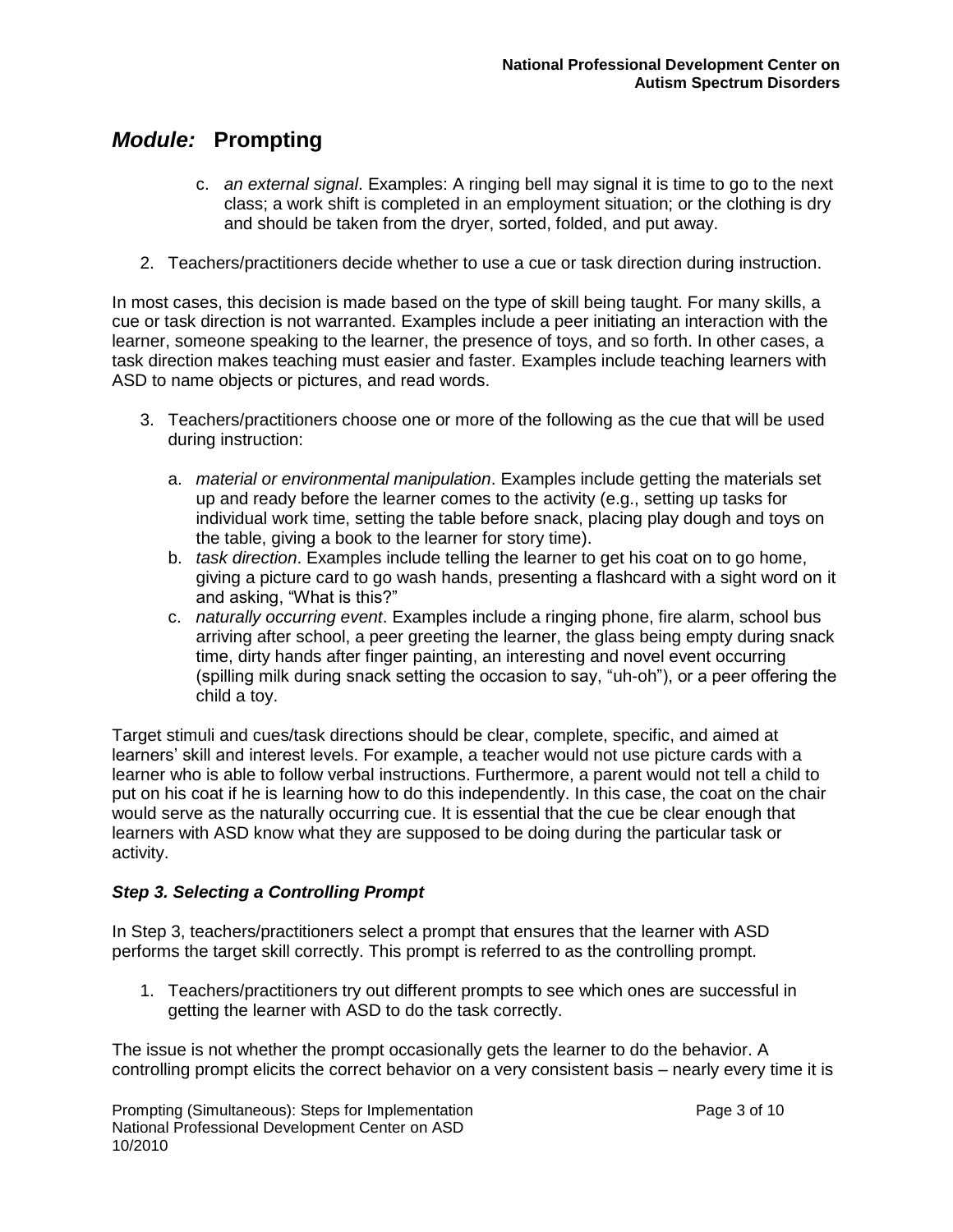used. In general, teachers and other practitioners should use the least intrusive prompt that is still controlling. For example, if pointing to the sink and saying, "Better wash your hands" is enough to get the learner to start the sequence of washing hands, then that would be better than using a physical prompt. Models are good prompts, but learners must be able to imitate others for models to be effective.

#### *Step 4. Selecting Reinforcers*

Step 4 is focused on selecting reinforcers that are appropriate for individual learners with ASD, task demands, and target skills. The goal of reinforcement is to increase the likelihood that the learner with ASD will use the target skill again in the future. Therefore, selected reinforcers should be highly motivating to the learner with ASD.

- 1. When choosing reinforcers for learners with ASD, teachers/practitioners identify:
	- a. what has motivated learners in the past and
	- b. learners' deprivation state (i.e., What do they want that they can't easily get?).
- 2. Teachers/practitioners identify a reinforcer that is appropriate for the target skill and instructional task.

The chosen reinforcer should be as natural as possible. That is, it should be related to the activity that is being implemented. For example, it would be natural for a learner with ASD to get free time or have access to a preferred activity/object after taking part in a challenging, nonpreferred learning activity. Another example would be to use food as a reinforcer during food related activities such as snack time or lunch when the target skill is requesting "more" or talking with peers. Two critical things to remember about reinforcers are (a) they are individually determined, and (b) they may lose their power with repeated use.

Some examples of positive reinforcement include:

- preferred activity/favorite toy (e.g., special job, squishy ball, sand table),
- free time,
- verbal praise,
- food-related activity.
- opportunities to be away from others,
- objects used in stereotypic behavior,
- preferred games and activities, and
- time with a preferred adult or peer.

**Please refer to** *Positive Reinforcement: Steps for Implementation* **(National Professional Development Center on ASD, 2008) for more information about reinforcement.**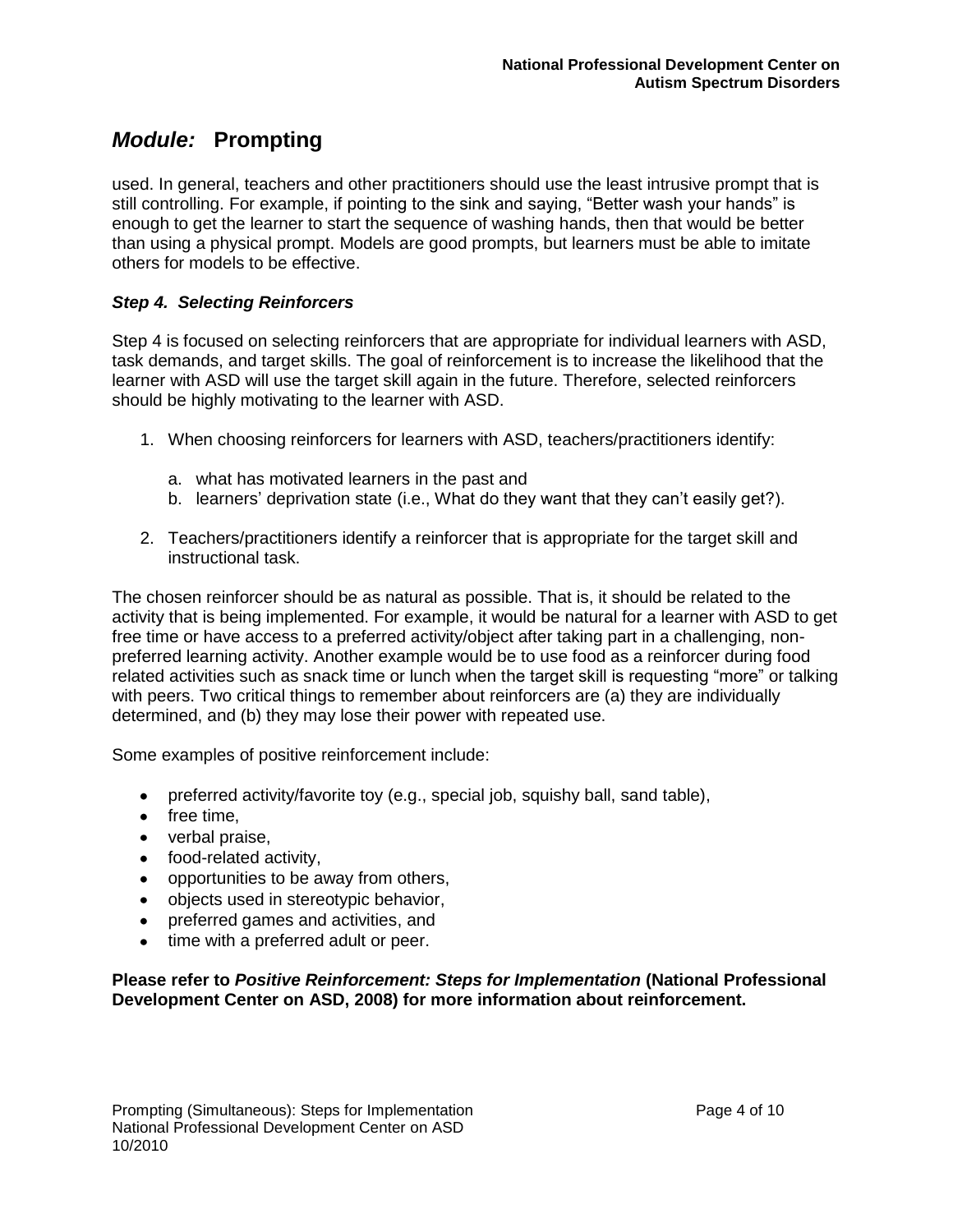#### *Step 5. Determining the Response Interval*

The simultaneous prompting procedure uses two types of regular sessions: instructional sessions and probe (test) sessions. In the instructional sessions, the teacher/practitioner secures the learner's attention, presents the target stimulus and cue/task directions, and then presents the controlling prompt. The prompt is presented before the learner has a chance to respond. After the prompt, the teacher should present a *response interval* for the child to respond. With the probe sessions, the teacher secures the learner"s attention, presents the learner with the target stimulus and cue/task directions, and then presents the *response interval.*  No prompt is delivered.

In Step 5, teachers and other practitioners consider both learner characteristics and task difficulty when determining the response interval. When using a full physical prompt (i.e., physically guiding the learner to complete the task) during the instructional sessions, no extra response interval is provided. If the learner responds correctly to a prompt, the teacher/ practitioner provides reinforcement (e.g., more juice, "Good job," preferred activity). If the learner does not do the target skill correctly, the teacher/practitioner ignores the response or corrects it and provides the next trial.

- 1. When determining the length of the response interval, teachers/practitioners consider:
	- a. *learner characteristics*. Teachers/practitioners should consider factors such as how long it usually takes the learner to respond when the learner knows how to do the behavior. Adding a couple seconds to this usual time is generally adequate for determining the length of the response interval.
	- b. *task characteristics*. Teachers/practitioners might consider how long it takes another learner with ASD to use a similar skill. For example, if it takes another learner 4 seconds to respond to a verbal prompt, then the teacher might try using 4 seconds as the response interval for this particular learner with ASD. Teachers/practitioners also should consider the amount of time a learner will be allowed to *begin* a task as well as how long the learner will have to *complete* the task. For example, a learner with ASD may begin writing his name within 4 seconds of the cue; however, it may take him 2 minutes to complete the task. In this case, setting the response interval at 6 seconds for the learner to start the task, and 2.5 minutes to complete it is reasonable. For tasks that require more than one step (e.g., setting the table, getting dressed, washing hands), teachers/practitioners use the same response interval for each step; however, some skills may require more time than others to complete (e.g., turning on water takes less time than rubbing soap between hands).
- 2. When selecting a response interval, teachers/practitioners time how long it takes the learner to complete similar skills/tasks.

This information gives teachers and other practitioners a good starting point for the response interval. The response interval for instructional sessions and the probe sessions should be the same to make it easy for the teacher/practitioner to remember.

Prompting (Simultaneous): Steps for Implementation example of the Page 5 of 10 National Professional Development Center on ASD 10/2010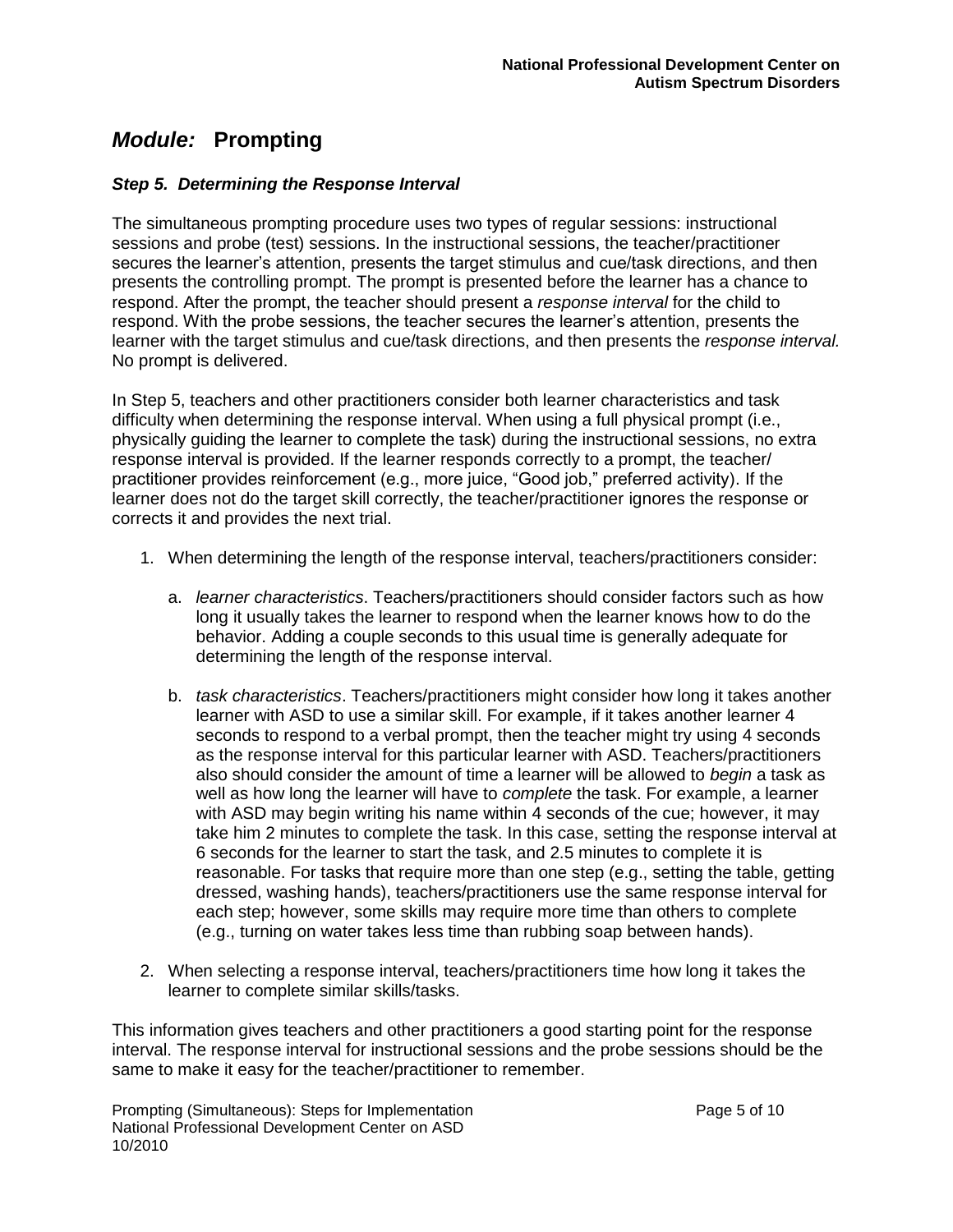#### *Step 6. Identifying Activities and Times for Teaching*

Simultaneous prompting can be used during didactic instruction to teach discrete skills (e.g., answering questions, pointing to numerals) in which learning takes place during individual work or small group time. It can also be embedded into ongoing activities to teach such skills. In addition, simultaneous prompting can also be used to teach chained tasks (e.g., putting on coat, washing hands, cooking) that often are embedded within ongoing routines and activities. The selection of activities and materials depends upon the skill(s) the learner needs to acquire. Teachers and other practitioners also should consider using favorite activities or materials during teaching activities to increase motivation. Regardless of whether discrete or chained behaviors are taught, two regular sessions are needed with the simultaneous prompting procedure.

1. Teachers/practitioners identify two regular times during the day when the target skill can be taught and measured.

One time is used for instruction, and one time is a "probe" session, or test session.

2. Teachers/practitioners identify how many trials will be implemented during each instructional and probe session.

This decision is made by taking into account the learner"s characteristics (how readily the learner acquires new skills) and characteristics of the skill (how difficult the skill is). In general, more than one discrete skill is taught at a time. For example, if the skill is reading words, then at least two words should be taught at once. At least five trials should occur in each instructional session for each skill. Chained skills are generally taught with total task instruction, meaning all steps of the chain are taught simultaneously as the chain should be done.

The probe sessions often have fewer trials (two or three) per target skill than the instructional sessions. The probe sessions are simply to test (measure) whether learning is occurring. With chained skills, one opportunity to practice the skill each day may serve as the probe session.

### **Implementing Simultaneous Prompting**

#### *Step 1. Establishing Learner Attention, Delivering the Stimulus, and Providing the Cue*

- 1. Teachers/practitioners establish the learner"s attention by:
	- a. delivering the target stimulus,
	- b. using an attention-getting strategy (e.g., saying learner's name, saying, "Look;" having the learner touch the stimulus), and/or
	- c. presenting the cue or task direction.

Eye contact is often used as an indication of attention, but other behaviors, such as matching the stimulus, touching the stimulus, or repeating the task direction also have been used. Once

Prompting (Simultaneous): Steps for Implementation example of the Page 6 of 10 National Professional Development Center on ASD 10/2010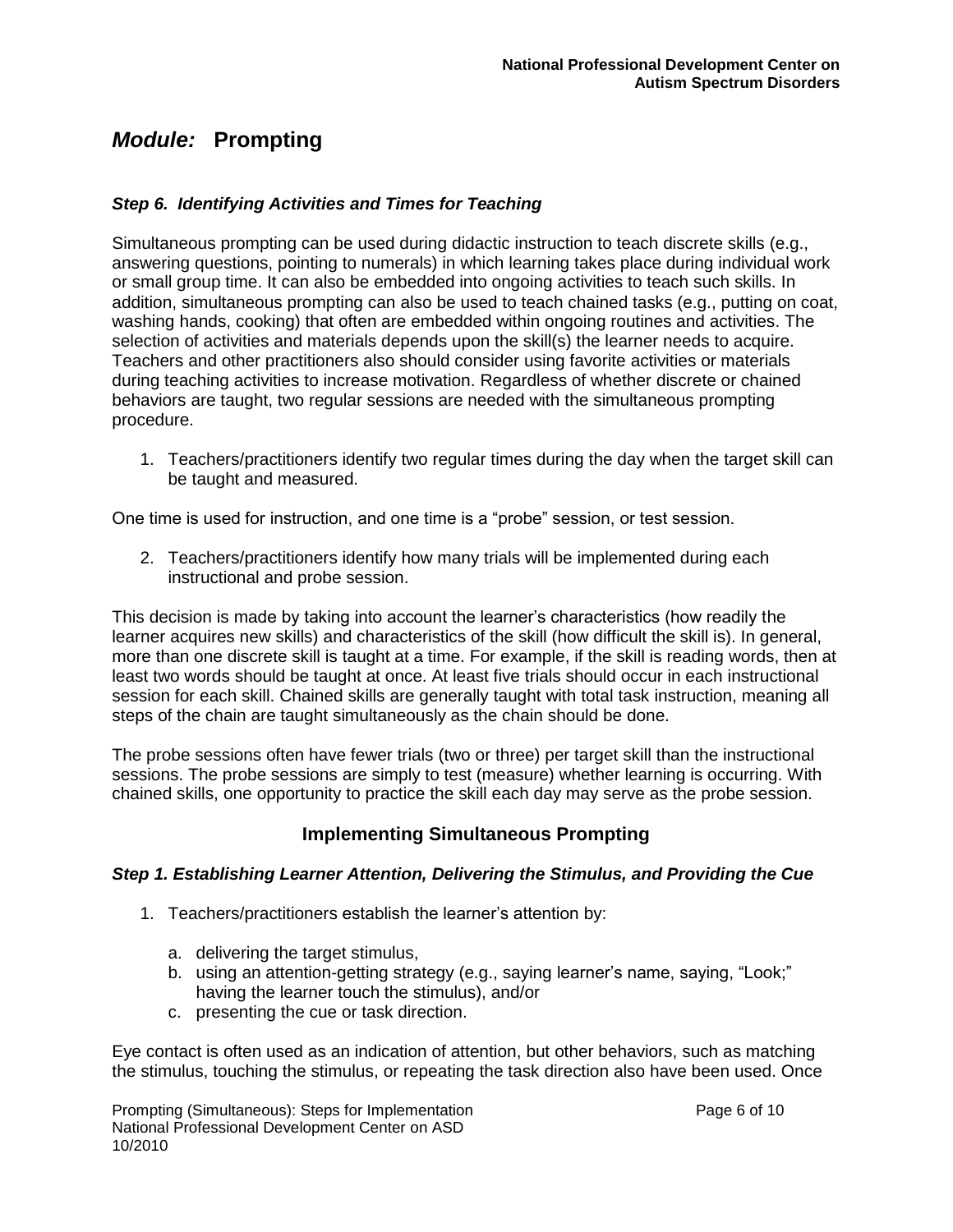attention is secured, the teacher/practitioner presents the cue or task direction to let the learner know a behavior is expected from him/her.

*EXAMPLE*: A teacher says, "David." David looks at the teacher. She presents a flash card with the word "stop" on it (target stimulus) and says, "What is this, David?" while pointing at the flash card.

The teacher behavior used to secure attention was saying the child"s name. The target stimulus is the word "stop." The cue or task direction in this example is the teacher saying, "What is this, David?"

#### *Step 2. Implementing the Prompt*

During the *instructional sessions* with the simultaneous prompting procedure, teachers and other practitioners immediately provide the controlling prompt to the learner with ASD. During the probe sessions, no prompts are provided.

#### *A. Instructional Sessions*

1. After securing attention, presenting the target stimulus, and delivering the cue/task direction, teachers/practitioners immediately deliver the controlling prompt.

In the example used, above, after saying, "David" (to get his attention), showing the word "stop," and saying "What is this David?" the teacher would immediately say, "stop" (controlling prompt).

- 2. If the learner"s response is correct (prompted correct), teachers/practitioners immediately provide positive feedback by:
	- a. offering reinforcement (e.g., praise, access to materials, break) and
	- b. stating what the learner did (e.g., "You said, 'More,.' Here's more snack," "You said, "Two times two is four." That"s right. Two times two is four.").
- 3. If the learner"s response is incorrect (prompted error) or if the learner with ASD does not respond, teachers/practitioners ignore the response and go on to the next trial.

With chained skills, when errors (prompted errors) occur, the teacher may have to correct the step before moving on to the next trial.

#### *B. Probe Sessions*

1. After securing attention, presenting the target stimulus, and delivering the cue/task direction, teachers/practitioners deliver the response interval (no prompt is provided).

In the example used, above, after saying, "David" (to get his attention), showing the word "stop," and saying "What is this David?" the teacher would look expectantly at David for him to provide the response.

Prompting (Simultaneous): Steps for Implementation Page 7 of 10 National Professional Development Center on ASD 10/2010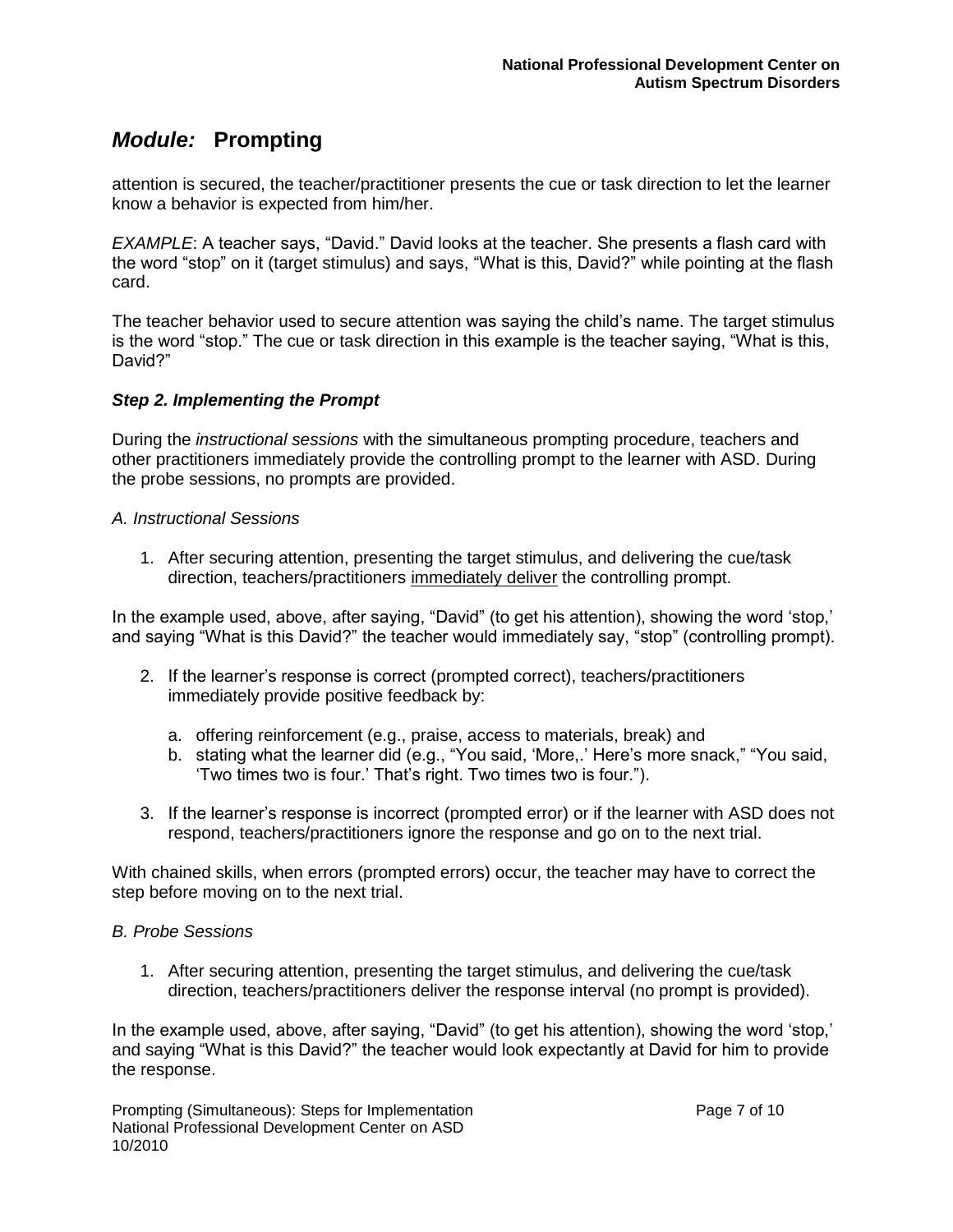- 2. If the learner"s response is correct (unprompted correct), teachers/practitioners immediately provide positive feedback by:
	- a. offering reinforcement (e.g., praise, access to materials, break) and
	- b. stating what the learner did (e.g., "You said, "More,." Here"s more snack," "You said, "Two times two is four." That"s right. Two times two is four.").
- 3. If the learner"s response is incorrect (unprompted error) or if the learner with ASD does not respond, teachers/practitioners ignore the response and go on to the next trial.

When errors occur with chained tasks, the teacher may have to correct the step before moving on to the next step.

#### *Step 3. Monitoring Learner Progress*

A key component of simultaneous prompting is collecting data to monitor a learner"s progress. This is accomplished by (a) collecting data during instructional sessions and (b) collecting data in the daily "probe" sessions in which no prompts are used. The probe sessions allow teachers/practitioners to evaluate learners' acquisition of skills.

#### *A. Instructional Data*

1. Teachers/practitioners collect data daily during the instructional sessions.

Data gathered during instruction tell teachers/practitioners whether (1) the prompt is providing enough support for the learner to do the target skill correctly and (2) the reinforcer is effective. The following table provides an example data sheet that can be used during instructional sessions.

|              | ັ               |    |           |    |  |  |
|--------------|-----------------|----|-----------|----|--|--|
| <b>Trial</b> | <b>Stimulus</b> | РC | <b>PE</b> | ΝR |  |  |
|              |                 |    |           |    |  |  |
|              |                 |    |           |    |  |  |
|              |                 |    |           |    |  |  |
| Total #      |                 |    |           |    |  |  |
| Total %      |                 |    |           |    |  |  |

| Table 1. Sample Data Sheet for Simultaneous Prompting Instructional Session |  |
|-----------------------------------------------------------------------------|--|
|-----------------------------------------------------------------------------|--|

Key:  $PC =$  prompted correct;  $PE =$  prompted error;  $NR =$  no response

The teacher/practitioner then makes instructional changes using the following decision rules.

2. Teachers/practitioners select a new controlling prompt if the learner makes errors on 25% of the trials over the course of three consecutive instructional sessions.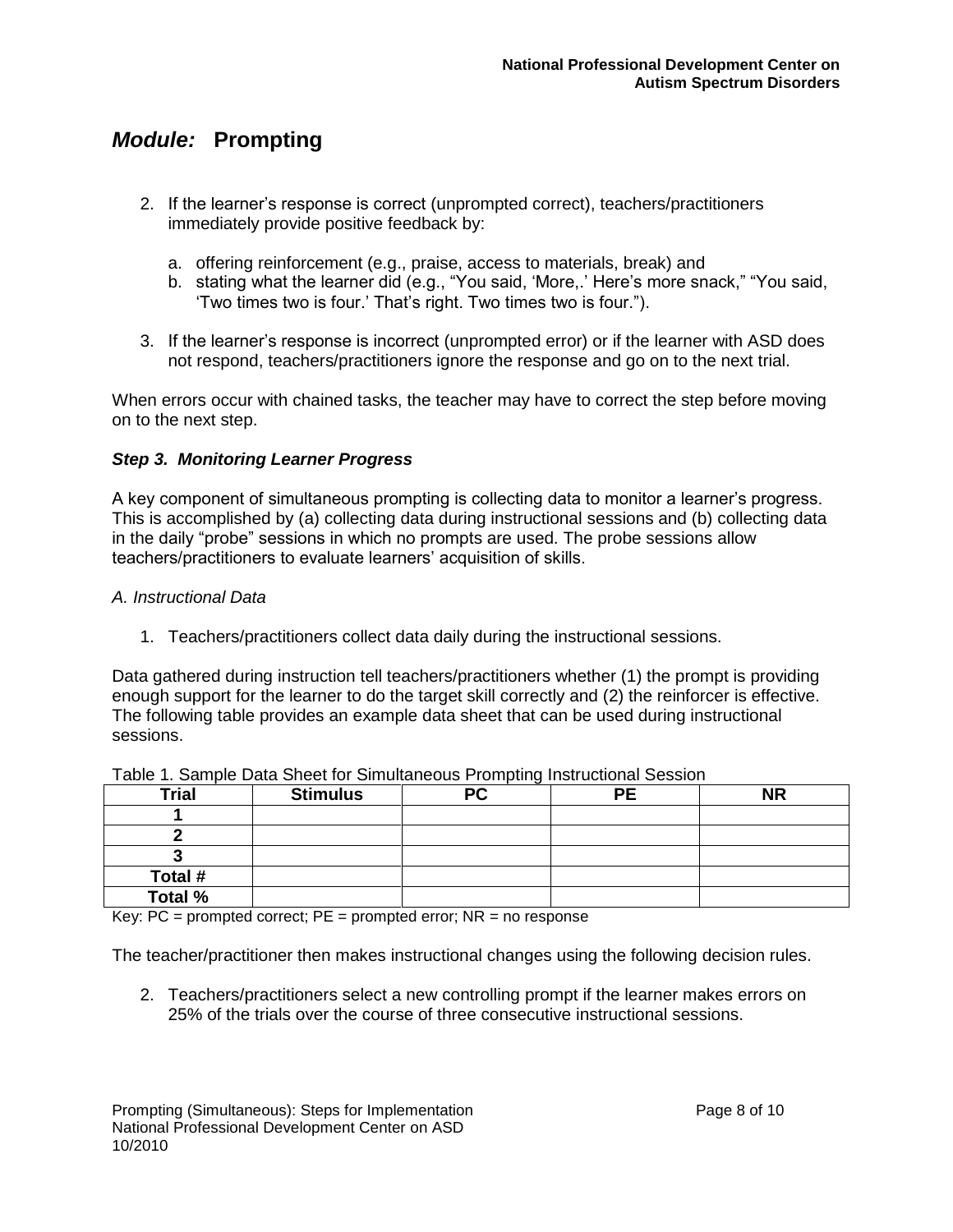Each instructional session includes a certain number of trials. In the sample data sheet above, the instructional activity contains three trials. Two more instructional activities need to be completed before making any changes to instruction.

- 3. Teachers/practitioners select a different reinforcer if no responses occur on 25% of the trials over the course of three consecutive instructional sessions.
- 4. If a learner begins to make errors when using a previously mastered discrete skill (e.g., raising hand, pointing to letters), teachers/practitioners make modifications to the initial cue (e.g., using two different types of cues instead of one).

*EXAMPLE*: A young child with ASD, Nate, has been working on requesting more by saying, "More, please." Marissa, Nate"s teacher, has been implementing instructional activities within classroom activities to work on this skill using simultaneous prompting. A planned instructional activity for this skill is snack time. Nate had been consistently requesting more snack by saying, "More, please;" however, for the past two days, he has been grabbing the snack bag on Marissa"s lap without asking. Marissa reviewed the instructional data from the past several days and determined that the initial cue might need to be changed because he is consistently using "more" correctly, but only when she prompts him by saying, "What do you want?" while holding up the bag. The new initial cue will be for Marissa to hold up the bag in front of Nate when she notices that he is almost finished with what is on his plate. She hopes that this will be enough of a signal to Nate to use the target skill.

#### *B. Probe Data*

Probe data are used to evaluate how learners are acquiring target skills. This is accomplished by implementing sessions without using prompts.

1. Teachers/practitioners implement at least one probe session daily.

The probe sessions allow teachers/practitioners to evaluate learners" acquisition of skills. When no prompt is provided, teachers/practitioners determine whether or not the learner is able to use the target skill correctly without the controlling prompt.

2. Teachers/practitioners identify how many trials will be implemented during the probe session (at least 2 trials on each behavior per probe session).

At least two trials on each behavior should be implemented during each probe session.

3. Teachers/practitioners present the cue, but not the controlling prompt, during the probe session.

*EXAMPLE:* Using the previous example, Marissa, Nate"s teacher, collects probe data by sitting with Nate during free play to determine how well he can ask for "more" without prompts. At a table in the writing center, she conducts a familiar instructional activity without using prompts. She presents Nate with one of his favorite toys, Legos. She places two Legos on the table and